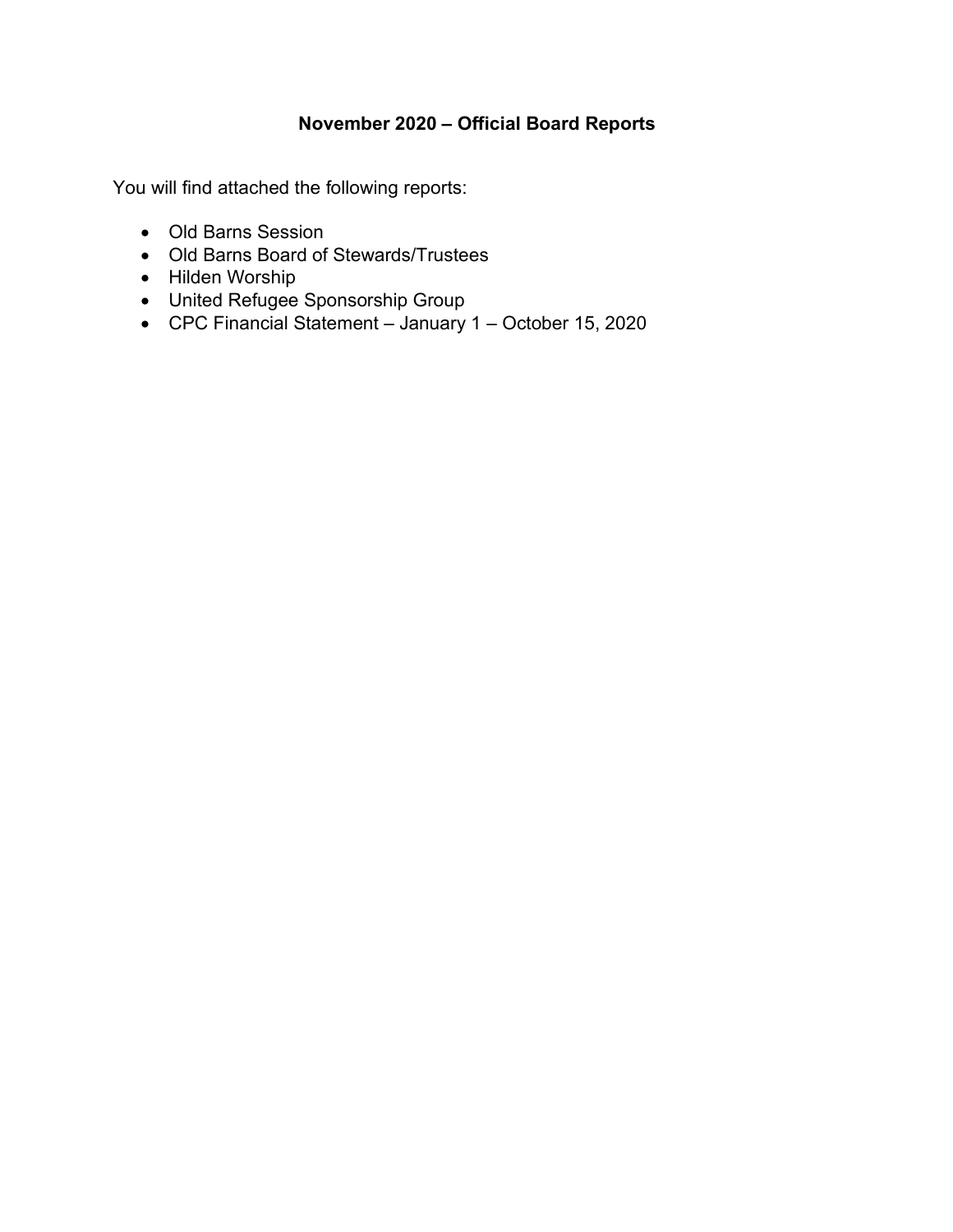## **Session Report to Official Board**

October 31, 2020

Since the COVID-19 pandemic hit last March, the Session has kept busy. There were no "in-church" worship services and we started with Rev. David LeBlanc taping services at Mattatall-Varner's.

With the launch of our new website on July  $1<sup>st</sup>$ , and thanks to Reg Henderson, we have videotaped the services in Old Barns with Hilden and Old Barns supplying the soloists and readers week about. At the same time, we welcomed The Reverend Phillip Kennedy into our fold.

Services commenced in the sanctuary on September 27<sup>th</sup> under strict Public Health guidelines. Thus far, all is working well.

The Elders have stayed in contact with those in their districts to ensure that all know we are there if any need arises. A cookie drop-off in the spring was appreciated.

We were saddened to lose several members of our congregation since the first of March – Hazel Brenton, Bill McCurdy, Allen Large, and Don Chisholm.

Five High School graduates were honoured on the front steps of the church at the end of May.

Two baptisms took place this summer. A Covenanting Service was held on September 13<sup>th</sup> between the Clifton Pastoral Charge, The Reverend Phillip Kennedy, and UCC Region 15.

The Session works with Phillip to ensure that you are offered the best services possible under the pandemic umbrella. The next on the agenda is how to celebrate Advent and Christmas in the church.

Walk with Me started in October – a twenty-minute walk followed by a time of reflection and fellowship. The gathering is small but enjoyed by all who attend.

Leslie Burrows Clerk of Session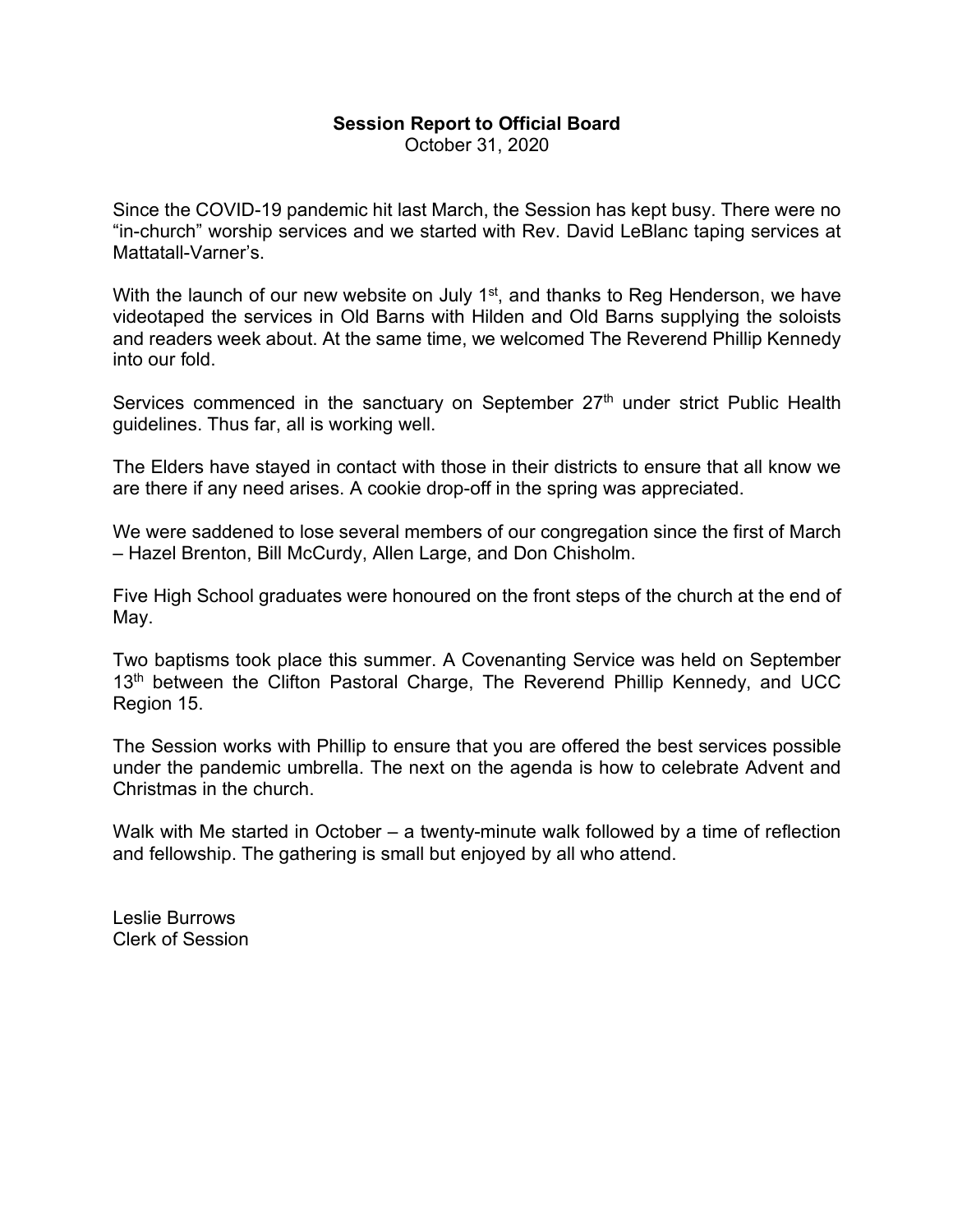#### **Board of Stewards/Trustees Report 2020**

The Board of Stewards/Trustees monthly meetings for 2020 were predictably affected by Covid19, but did have opportunities to meet and discuss the matters of the church.

Our current members include members: Kent Loughead (chair), Laurie Sandeson (secretary), Bob Francis (treasurer), Lloyd Yuill, Gordie Miller, Anthony Waugh, Reg Henderson, Julia Blois, Lorne Burrows, and Rev. Phillip Kennedy. We welcome Julia and Anthony as new members and express our thanks to Dave Parsons and Rev. David LeBlanc for their contributions this past year. A special welcome to Rev. Phillip Kennedy as he begins his ministry with us.

Activities in the church after the middle of March were discontinued or cancelled. Although groups such as the Youth Drama Club, Yoga classes, Seniors Luncheons, Men's Club, Clifton 4-H were impacted, we look forward to the day the church can become a pivotal meeting place for these groups.

Fundraising activities played a prominent role during our shutdown period and we extend special thanks to Bob Francis for spearheading the Cheese and Pizza fundraisers in July and October, respectively. We realized \$3,200 for the church with those two projects. The other fundraising event was held in February and we are thankful to Highway 236 for hosting a variety concert/pie auction evening that proved to be a big success, raising almost \$1,100 for the church. We were beginning plans for our Pancake Brunch in early April, but the province shutdown forced us to cancel our plans. Nonetheless, thanks go out to the board and community support for all their work in raising \$4,300 with our 3 fundraisers.

As to building, property, and equipment maintenance, the following was accomplished kitchen clean-up which included declaration of surplus offered to the community, ramp repairs, repairs to dishwasher, lawns mowed by volunteers, flower beds maintained by volunteers. Thanks to Julia Blois and UCW for taking on the kitchen clean-up and thanks also to Anthony for the ramp repairs. In addition, our gratitude goes out to Bob, Anthony, Gordie, Kent, Lloyd, and Heather MacLeod for mowing the lawns over the summer and to Bob and Sandra for their work on the flower beds.

One item currently tabled concern repair of the cracks appearing in the parking lot and that will be addressed again in the spring. With no Presbytery overseeing our church as of 2020, the board proposed a draft governance model based on a Council rather than an Official Board. It was presented to the congregation in January at which time it was suggested that members of the Board of Stewards and Trustees meet with other churches that have adopted a Council approach. The concept has been tabled until sometime in the future when pandemic restrictions are loosened.

Members of Session and BST met regularly over the summer to develop a re-opening plan following the lockdown. The plan was approved by Region 15 and the first day back for services in our church was September 27. The plan allows for 19 attendees plus the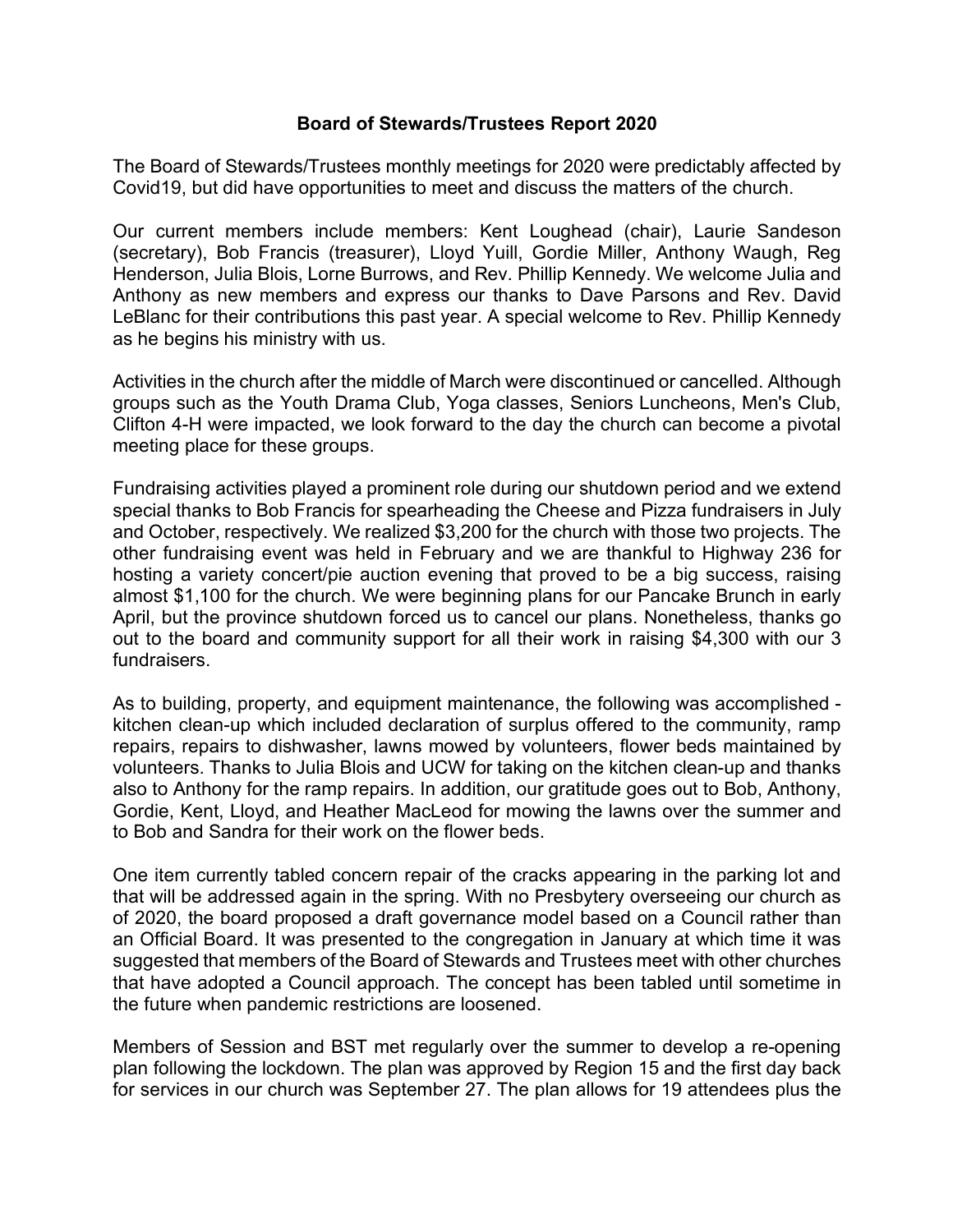leadership team and appointments are booked through Clerk of Session, Leslie Burrows, in advance of the Sunday service.

A very big thank you goes out to Reg Henderson for his videography services, his posting of services online, and all the additional cleaning during the entire period of the shutdown and re-opening.

Respectfully submitted, Laurie Sandeson, Secretary and Kent Loughead, Chair

### **Hilden Worship Committee**

This March when Covid-19 arrived not only did our personal lives change but also the life of our church. In this report I wish to thank those who made the taping of our services a success: readers, Edith-Selwyn-Smith, George Creelman, Ron Patterson, Keith Selwyn-Smith and also Rev. Phillip Kennedy for the music and special thanks to Reg Henderson for taping these services.

Rev. David LeBlanc led the taped church services at Mattatall-Varner funeral home from mid-March until the end of June. At that time, we welcomed our new minister, Rev. Phillip Kennedy, who conducted our taped services from the Old Barns Church until September 27<sup>th</sup>.

This summer a Covid-19 re-opening committee was formed to prepare a plan for opening our sanctuary, following government restrictions, on September 27<sup>th</sup>. Those on this committee were: Sylvia Patterson, Sheila Marshall, Diane and George Creelman and Wayne Smith. This committee then met with the Old Barns committee and the two plans were submitted to the Region for approval.

Lastly, I want to thank Edith and Keith Selwyn Smith for singing at Rev. Phillip Kennedy's covenanting service held in Old Barns.

Respectfully submitted,

Donna Dickey, Chairperson October 24, 2020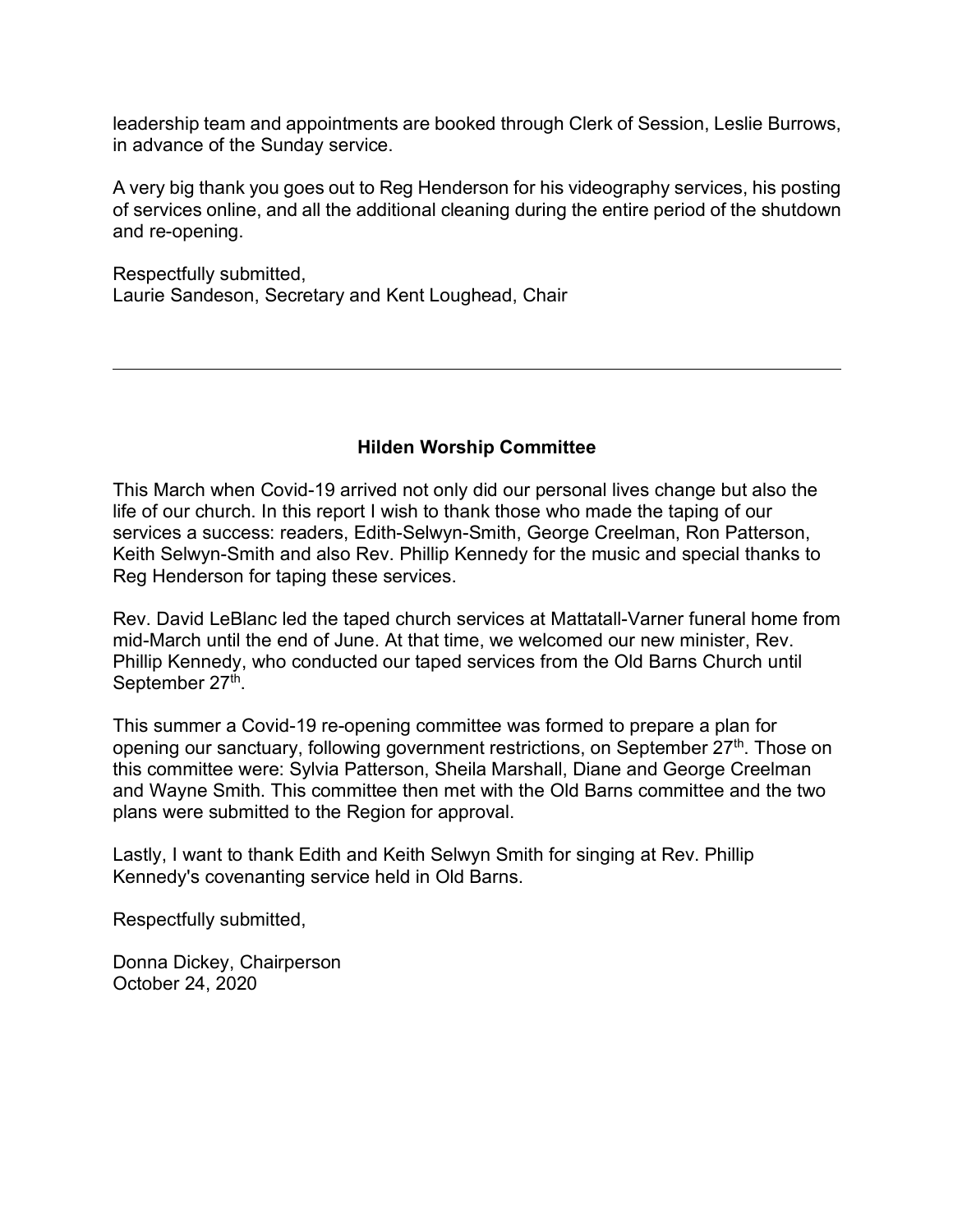# **United Refugee Sponsorship Group**

October 31, 2020

The Sponsorship Committee's financial commitment to the Alkhalaf family ended Oct 10. The remaining funds in the URSG account was transferred to the family's own bank account. They had been receiving a monthly allowance, as well as child benefit and have adapted quite well in doing things the Canadian way. The committee is still in place to provide support if needed.

COVID 19 prevented the URSG committee from interacting with the family as much as was needed. It also interrupted Saleh and Marya's English language classes and that made it impossible to obtain permanent employment, due to the language barrier.

Things are looking better though: English language classes have started again; Saleh has a job at Kohlar Windows, starting Nov 2; Saleh was successful in obtaining a drivers licence and purchased a family vehicle.

The three oldest children, Azzam, Azzah and Ola enrolled at Ecole Acadiene this year and are reportedly doing well. An application has been submitted to day care for the youngest, Nabaa.

The Alkhalaf's still have a financial commitment to the Canadian government for their transportation from Jordan to Canada. This \$9,480.56 must be paid in monthly installments of \$98.75, starting Nov 8. If Saleh is able to continue working full time, I am sure the family can handle this. Thank you to the Old Barns UCW for their contribution of \$250.00 towards this.

Submitted by, George Creelman